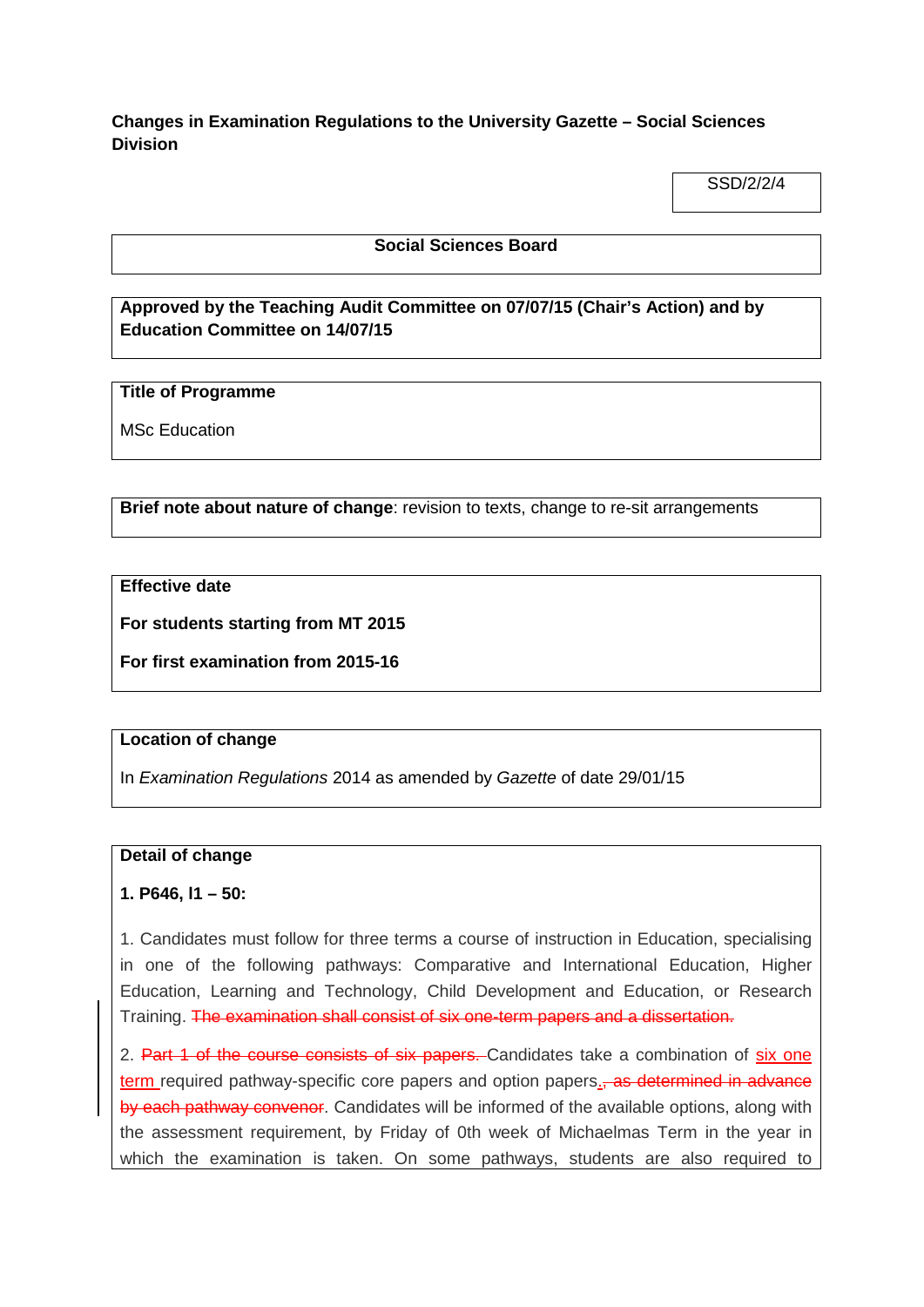successfully complete a research internship. Candidates following the 'Research Training' pathway will choose from a broader range of papers across the MSc Education degree, in consultation with their supervisor and pathway convenor, of which at least half will be research methods focused.

3. Exceptionally, candidates may offer one paper from a relevant masters degree in another department in the University, in place of one option paper, subject to permission from the relevant pathway convenor and the Education Graduate Studies CommitteeCourse Director. Applications to take such a paper must normally be made by Friday of the fifth week of Michaelmas Term.

4. Papers are normally assessed by one or more coursework assignments totalling no more than 3,000 words (inclusive of footnotes but excluding bibliography and appendices). All such assignments must be uploaded to the Assignments section of the Higher Degrees Weblearn site by the times and dates specified at the start of the course. Each submission must be accompanied by a declaration indicating that it is the candidate's own work. Exceptionally, candidates are assessed by unseen examination.

5. For Part 2 of the course, Ceandidates will beare also required to submit a dissertation of 15,000−20,000 words (including footnotes/endnotes but excluding appendices and references or bibliography), the title to be selected in consultation with the supervisor, on a topic relevant to the pathway being followed. The subject and title selected by the candidate must be approved by the Course Director at a time to be announced at the beginning of the academic year in which the examination is taken.

6. Two soft bound, word-processed or printed copies of the dissertation must be delivered to the Chair of Examiners, M.Sc. Education, c/o Examination Schools, High Street, Oxford, not later than noon on the second Friday in August in the year in which the written examination is taken. These copies should be anonymous except for the candidate number, and accompanied by a declaration indicating that it is the candidate's own work. Candidates are also required to upload an electronic copy of the dissertation by noon on the same day and to submit a hardbound copy of the work to the Department of Education no later than one week after submission of the soft bound copies. The hard bound copy of the dissertation of each candidate who passes the examination shall be retained by the department for deposit in the departmental library.

7. Every candidate will be required to satisfy the examiners in the following: (i) Satisfactory attendance at the appropriate classroom−based courses; (ii) Satisfactory performance in both Part 1 and Part 2. If a candidate receives a failing mark for any of the summative assessments, they may resubmit the assessment on one further occasion, either by a date for resubmission which will be published by the Course Director when the results are released, and will be no sooner than 6 weeks from the release of the results, or when the assessment is next examined the following year. If a candidate fails the dissertation, they may resubmit the dissertation one further time on the next occasion when this is examined. Candidates who fail any of the core or option papers at the first attempt cannot normally be